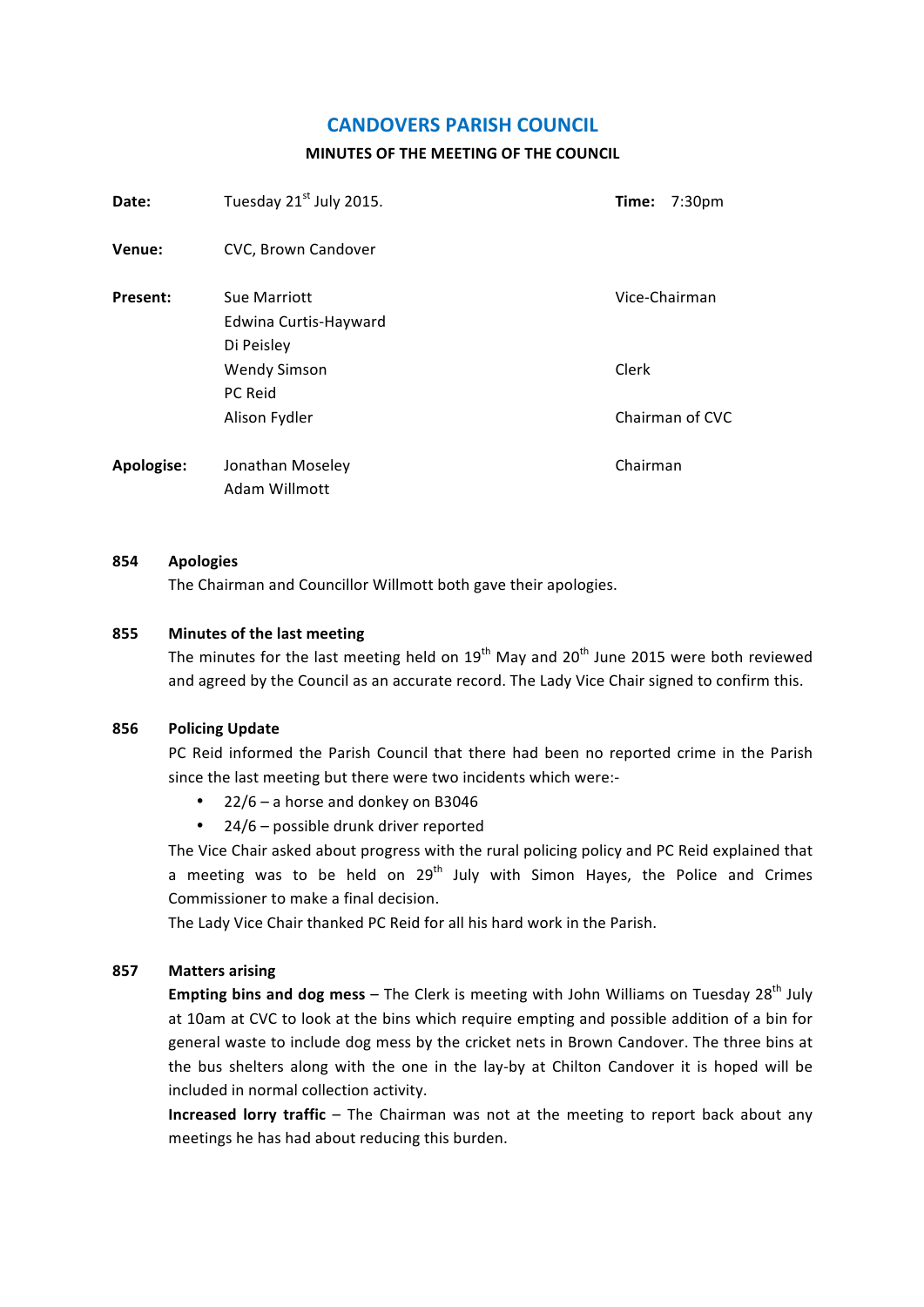**Swimming Pool Water** – The Clerk wrote to the residents in Chilton Candover about the water from their pool being emptied into the Candover Brook and was reassured that the water contained no chemicals. The Environment Agency advice was that water could be discharged as long as no chlorine has been added for a number of days. The Environment Agency had spoken to the residents in 2013.

### **858 Financial Update**

The Clerk informed the Parish Council of the following payments to be made:-

- o External audit - £120.00
- $\circ$  Clerk's salary £240.00

The Clerk explained that the external audit had not been free as usual because the Parish Council had spent more than £10,000 last year which is the threshold over which a cost is incurred.

# **859 CVC Update**

Alison updated the Parish Council on the success achieved recently; membership is up by 514% and food sales by 200%. This has been due to the Saturday evening events, which the CVC are keen to continue but need more volunteers to help run.

Further work is planned to continue to improve the kitchen with a new oven and extractor vent. The Committee are also looking to replace the work surface opposite the sink with a stainless steel. The new windows have made the building look fresh and the guttering and fittings are to be replaced. The back hall is getting a tidy up with the IBM team sanding down the floors and some decorating.

There is a Macmillan BBQ planned for  $4^{\text{th}}$  September and the Beer Festival is booked for  $19^{\text{th}}$ September.

#### **860 Website**

Councillor Peisley informed the Council that she needed to upload the most recent minutes to the website along with some photos and narrative about the Fete and Pet Service at the church.

#### **861 Planning**

**Moth House** – The Clerk had communicated back to Rachel White at the planning Department the Parish Council's request for the retrospective Planning Application to go to committee despite part of the plans being removed, i.e. the roadway. The Parish Council are yet to hear a date for this meeting.

**Manor Farm** – The application to remove the modern garage doors and replace with traditional wooden side opening doors was passed by the Parish Council with no objections.

#### **862 Community Store**

The Community Shop Group were planning to hold their consultation meeting on  $5<sup>th</sup>$  and  $6<sup>th</sup>$ July, however this has been postponed as Hampshire Highways have asked a number of questions. The consultation meeting is now planned for October.